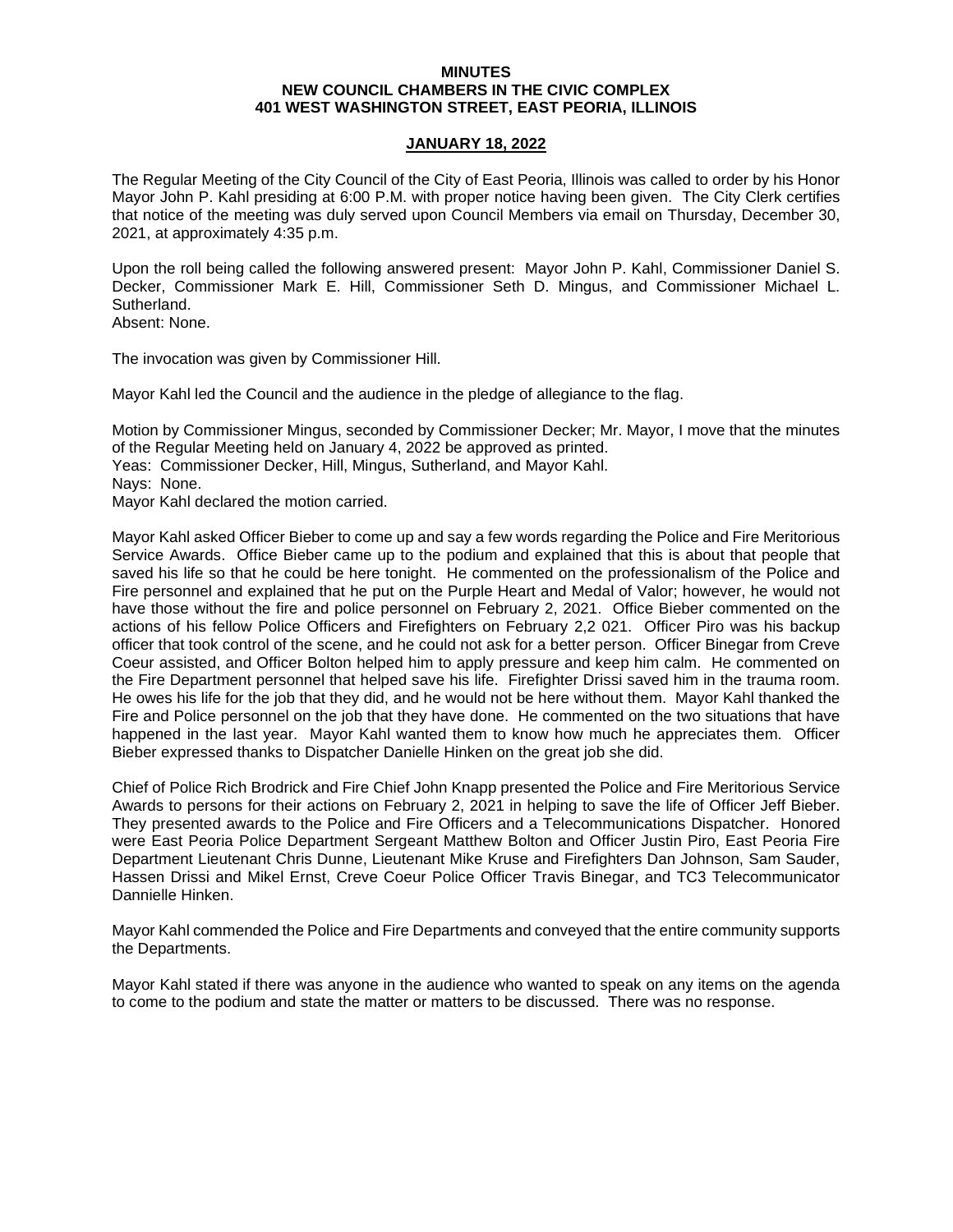# **CONSENT AGENDA ITEMS BY OMNIBUS VOTE:**

Mayor Kahl asked if any Commissioner wished to remove any items from the Consent Agenda for discussion. There was no response.

Motion by Commissioner Hill, seconded by Commissioner Decker; Mr. Mayor, I move to adopt a consent agenda consisting of items numbered 1 through 2 as listed on the agenda for this meeting to be considered by omnibus vote.

Item Number 1 - Adoption of Resolution Number 2122-094 – Resolution to Approve Payment of the Schedule of Bills Listed on Schedule Number 17 in the amount of \$3,091,050.67.

Item Number 2 - Adoption of Resolution Number 2122-090 on its Second Reading – Resolution Authorizing and Directing the Payment of an Invoice from Mack Sales and Service of Decatur – Morton for the Emergency Repair of a Solid Waste Department Garbage Truck in the amount of \$11,964.81.

Yeas: Commissioners Decker, Hill, Mingus, Sutherland, and Mayor Kahl. Nays: None. Mayor Kahl declared the motion carried.

Motion by Commissioner Hill, seconded by Commissioner Mingus; Mr. Mayor, I move you that Ordinance No. 4611, hereto attached, (AN ORDINANCE REGARDING THE SALARY OF THE CITY'S MAYOR SERVING FULL TIME SUBSEQUENT TO THE 2023 MUNICIPAL ELECTION) having been read once by its title and having been laid on the table for no less than one week for public inspection, be adopted as presented.

Commissioner Hill commented on the ordinance. He explained that there was an original ordinance that was that set up the pay amount that did not take into account taking on executive duties in addition to the Mayoral duties. This change will not go into effect until after the next election. The change creates another option of Mayor as executive, in addition to the Mayor fulltime without executive duties, and the Mayor as part-time. The City Council will determine whether the Mayor will act in a fulltime or part-time capacity. The other ordinance established the pay of a fulltime and part-time Mayor and this creates a third category for fulltime Mayor as City Administrator as well.

Mayor Kahl explained that as he currently sits as Mayor he will abstain out of an abundance of caution.

Commissioner Decker commented on the enormous amount of time that Mayor Kahl has committed to the job as Mayor and fulfilling executive duties as there has not be a City Administrator. There are safeguards in place as the City Council can hire a City Administrator should they wish to do so.

Yeas: Commissioners Decker, Hill, Mingus, and Sutherland. Nays: None Abstain: Mayor Kahl. Mayor Kahl declared the motion carried and Ordinance No. 4611 be adopted as presented.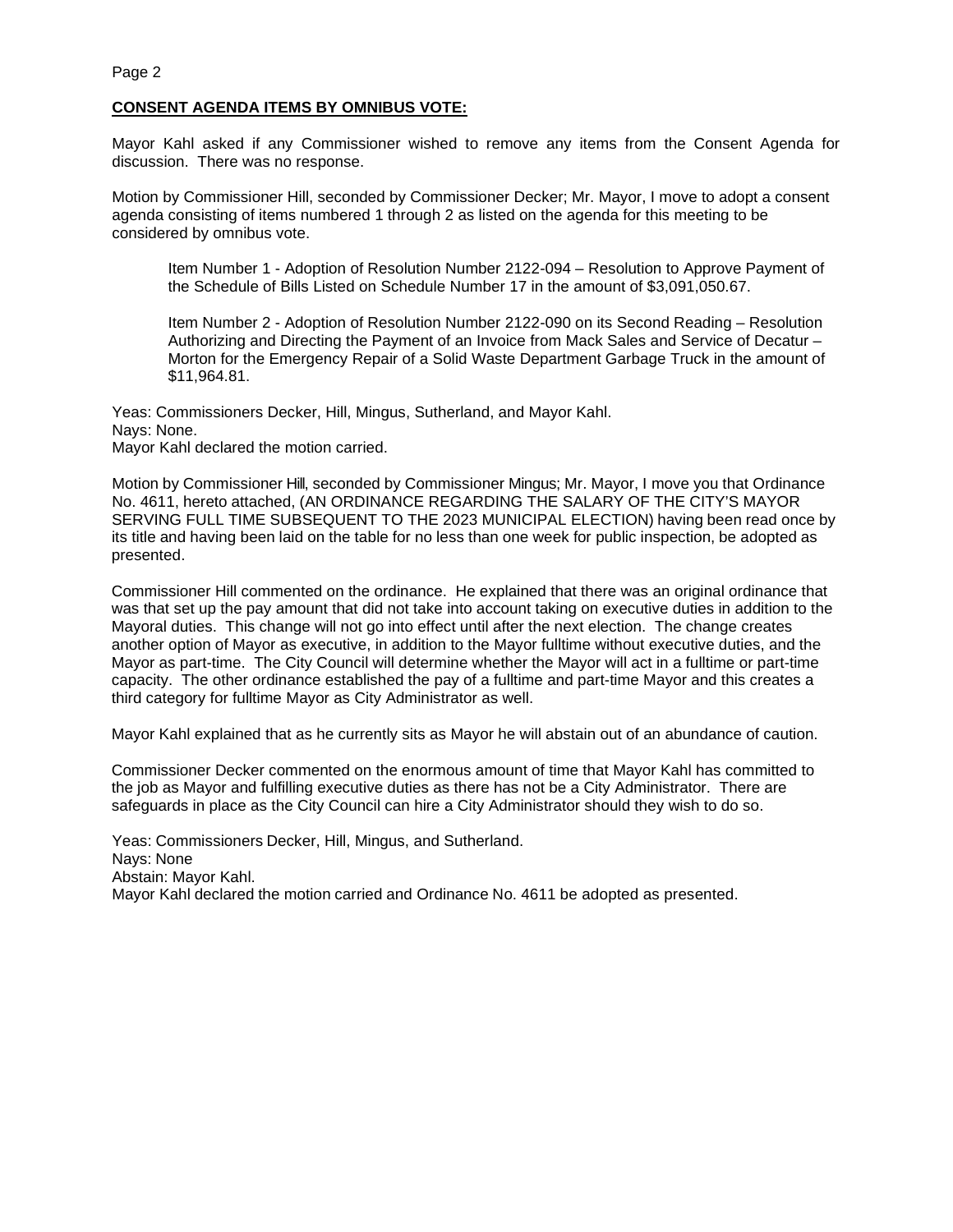Motion by Commissioner Hill, seconded by Commissioner Decker; Mr. Mayor, I move you that Items numbered 1 through 2 listed on the Consent Agenda be hereby approved and adopted, the item numbered 2 having been read once by its title and having laid on the table for no less than one week for public inspection be adopted as presented.

Item Number 1 - Adoption of Resolution Number 2122-094 – Resolution to Approve Payment of the Schedule of Bills Listed on Schedule Number 17 in the amount of \$3,091,050.67. (Adopted by omnibus vote)

Item Number 2 - Adoption of Resolution Number 2122-090 on its Second Reading – Resolution Authorizing and Directing the Payment of an Invoice from Mack Sales and Service of Decatur – Morton for the Emergency Repair of a Solid Waste Department Garbage Truck in the amount of \$11,964.81. (Adopted by omnibus vote)

Yeas: Commissioners Decker, Hill, Mingus, Sutherland, and Mayor Kahl. Nays: None. Mayor Kahl declared the motion carried and the items adopted by omnibus vote designation.

Motion by Commissioner Hill, seconded by Commissioner Decker; Mr. Mayor, I move you that Ordinance Number 4600 (AN ORDINANCE AUTHORIZING A SPECIAL USE FOR AN EVENT CENTER ON PROPERTY LOCATED AT 125 CHESTNUT DRIVE IN THE CITY OF EAST PEORIA, TAZEWELL COUNTY, ILLINOIS) be removed and taken from the table for consideration.

Yeas: Commissioners Decker, Hill, Mingus, Sutherland, and Mayor Kahl. Nays: None Mayor Kahl declared the motion carried and Ordinance No. 4600 removed and taken from the table for consideration.

Motion by Commissioner Hill, seconded by Commissioner Mingus; Mr. Mayor, I move you that Ordinance No. 4600 hereto attached, (AN ORDINANCE AUTHORIZING A SPECIAL USE FOR AN EVENT CENTER ON PROPERTY LOCATED AT 125 CHESTNUT DRIVE IN THE CITY OF EAST PEORIA, TAZEWELL COUNTY, ILLINOIS) be accepted on its first reading as read by its title, and be laid on the table for no less than one week for public inspection.

Commissioner Hill explained that when this ordinance came to Council back in October there were concerns over parking and access through the neighborhood via Chestnut Drive. He commended the Overcashes for working with the City professionally to come up with solutions. This addresses the access issue with access coming off of Cimmeron Drive. The Overcashes have purchased a portion of land that connects with Cimmeron Drive to accomplish that access, and the access on Chestnut Drive will be removed. A portion of property may be vacated in the future allowing for more parking.

Commissioner Decker commented on the applicants addressing concerns with the residents that live on that road. Commissioner Mingus inquired as to how cars be kept from accessing the property from Chestnut Drive. The Overcashes explained that there may be a barricade, a dead end with a turnaround, and/or fence.

Mayor Kahl thanked the Overcashes for their work and expressed excitement for the Overcashes new venture.

Yeas: Commissioners Decker, Hill, Mingus, Sutherland, and Mayor Kahl. Nays: None. Mayor Kahl declared the motion carried.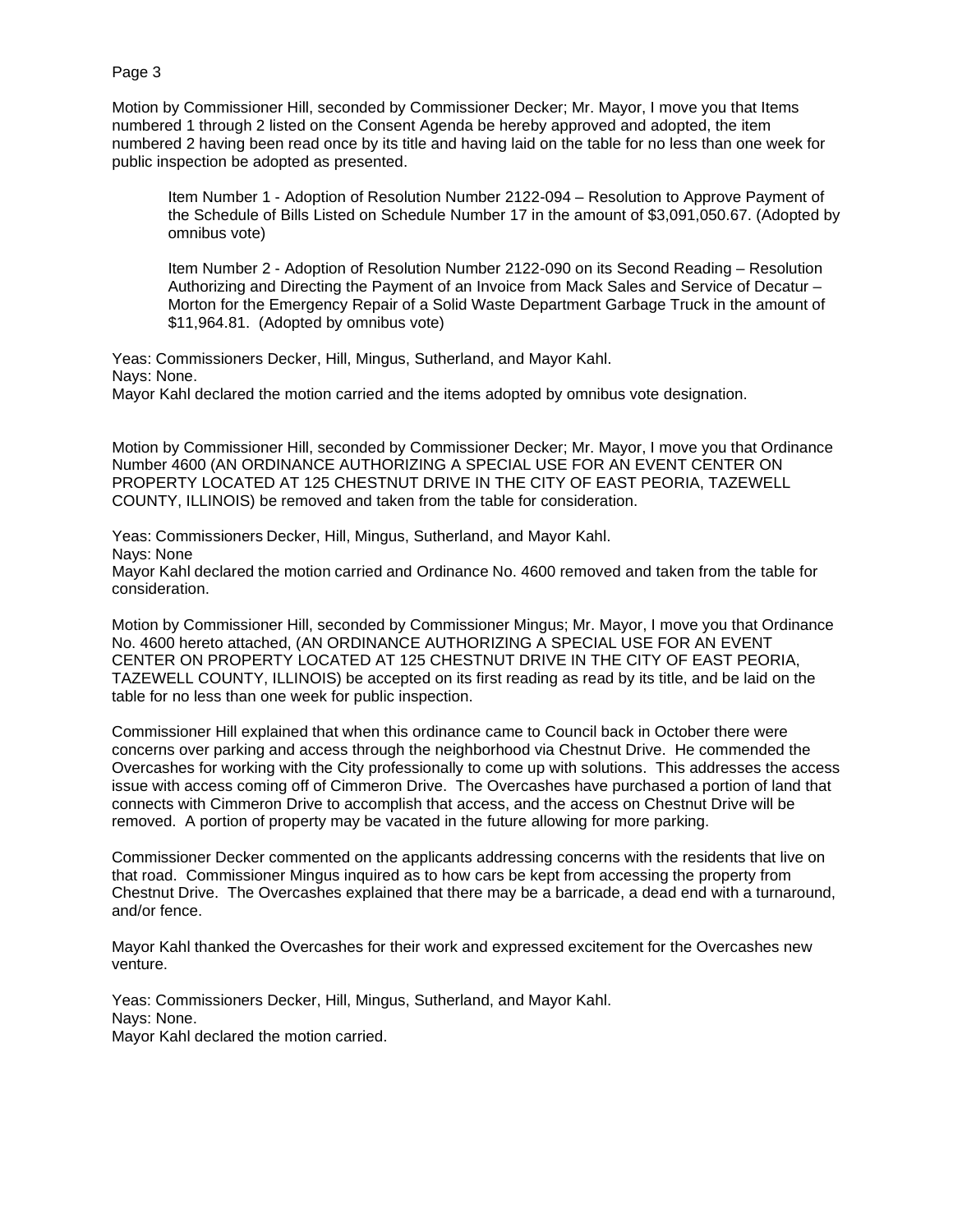Motion by Commissioner Hill, seconded by Commissioner Decker; Mr. Mayor, I move you that Ordinance No. 4627 hereto attached, (AN ORDINANCE AUTHORIZING A SPECIAL USE FOR PROPERTY LOCATED AT 112 WOOD COURT IN THE CITY OF EAST PEORIA, TAZEWELL COUNTY, ILLINOIS) be accepted on its first reading as read by its title, and be laid on the table for no less than one week for public inspection.

Commissioner Hill explained that this ordinance is for a petition for a short-term rental. The Zoning Board of Appeals voted 6-0 to recommend approval by the City Council.

Yeas: Commissioners Decker, Hill, Mingus, Sutherland, and Mayor Kahl. Nays: None. Mayor Kahl declared the motion carried.

Motion by Commissioner Hill, seconded by Commissioner Mingus; Mr. Mayor, I move you that Ordinance No. 4628 hereto attached, (AN ORDINANCE AUTHORIZING A SPECIAL USE FOR PROPERTY LOCATED AT 113 WOOD COURT IN THE CITY OF EAST PEORIA, TAZEWELL COUNTY, ILLINOIS) be accepted on its first reading as read by its title, and be laid on the table for no less than one week for public inspection.

Commissioner Hill explained that the ordinance is a petition for a short-term rental, and the property is near ICC.

Yeas: Commissioners Decker, Hill, Mingus, Sutherland, and Mayor Kahl. Nays: None. Mayor Kahl declared the motion carried.

Motion by Commissioner Hill, seconded by Commissioner Decker; Mr. Mayor, I move you that Ordinance No. 4629 hereto attached, (AN ORDINANCE AUTHORIZING A SPECIAL USE FOR PROPERTY LOCATED AT 204 GLORIA PARKWAY IN THE CITY OF EAST PEORIA, TAZEWELL COUNTY, ILLINOIS) be accepted on its first reading as read by its title, and be laid on the table for no less than one week for public inspection.

Commissioner Hill explained that the ordinance is regarding a petition for a Special Use to allow a detached garage on this property which puts the total square footage of accessory structures on the property greater than 1,250 square feet, and it's proposed to be in front of the front plane of the home. Given the size and remoteness of the property from the rest of the neighborhood, staff doesn't have any concerns with the size or the placement. From the petitioner's original proposal, the garage was placed closer to the home which the Zoning Board of Appeals supported the change. At their meeting, the Zoning Board of Appeals voted 6-0 to recommend this Special Use.

Commissioner Mingus explained that he will be abstaining from voting due to his relationship with the petitioner.

Yeas: Commissioners Decker, Hill, Sutherland, and Mayor Kahl. Nays: None. Abstain: Commissioner Mingus. Mayor Kahl declared the motion carried.

Motion by Commissioner Hill, seconded by Commissioner Mingus; Mr. Mayor, I move you that Ordinance No. 4630 hereto attached, (AN ORDINANCE AUTHORIZING A SPECIAL USE FOR PROPERTY LOCATED AT 132 BARRINGTON LANE IN THE CITY OF EAST PEORIA, TAZEWELL COUNTY, ILLINOIS) be accepted on its first reading as read by its title, and be laid on the table for no less than one week for public inspection.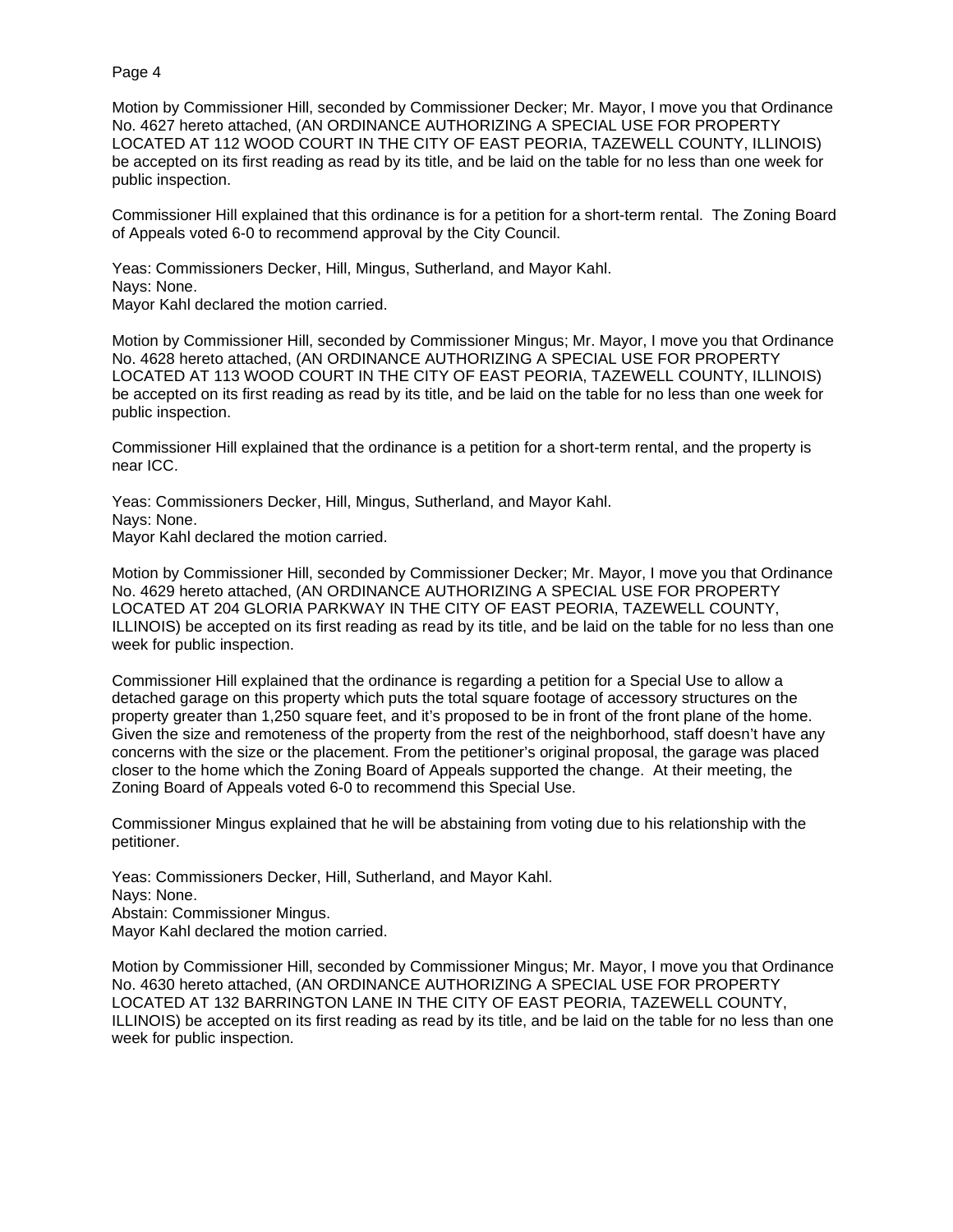Commissioner Hill explained that the proposal here is for a Special Use to allow an expansion of an existing detached garage on this property which puts the total square footage of the accessory structure greater than 1,250 square feet. Given the size of the property as well as the location of the existing accessory structure, staff doesn't have any concerns with this proposal. At their meeting, the Zoning Board of Appeals voted 6-0 to recommend this Special Use.

Yeas: Commissioners Decker, Hill, Mingus, Sutherland, and Mayor Kahl. Nays: None. Mayor Kahl declared the motion carried.

Motion by Commissioner Hill, seconded by Commissioner Decker; Mr. Mayor, I move you that Ordinance No. 4631 hereto attached, (AN ORDINANCE PROVIDING FOR THE SALE OF THE CITY'S CONDOMINIUM IN THE EASTPORT MARINA BUILDING AT 701 MARINERS WAY IN THE CITY OF EAST PEORIA) be accepted on its first reading as read by its title, and be laid on the table for no less than one week for public inspection.

Commissioner Hill commented on last addressing this potential sale in July where the City Council voted to investigate selling the property. This for the sale of the City's portion of Marina building, Unit 1. This for the purchase sale and contract for \$140,000. The City will lease the unit for a period for the amount of \$140,000 so that we can use Unit 1.

Commissioner Decker commented on getting this in the hands of a private business.

Mayor Kahl explained that three years ago Cullinan and the City owned the condominium. Cullinan sold the property another business. This is a leaseback and allows for renovations and improvements to move forward. He thanked the owner for bringing this forward as this positions the other owner better and takes the burden off of the City.

Yeas: Commissioners Decker, Hill, Mingus, Sutherland, and Mayor Kahl. Nays: None. Mayor Kahl declared the motion carried.

Motion by Commissioner Hill, seconded by Commissioner Decker; Mr. Mayor, I move you that Ordinance No. 4626 hereto attached, (AN ORDINANCE AMENDING AND EXPANDING THE PLAN FOR THE EAST PEORIA FOUR CORNERS OVERLAY DISTRICT) be accepted on its first reading as read by its title, and be laid on the table for no less than one week for public inspection.

Commissioner Hill explained that this ordinance is for an update to the existing overlay district extending the district to identify the desired development for this area and creating incentives for businesses in the area. The plan talks about the width of sidewalks to make them more pedestrian friendly as well as other items.

Yeas: Commissioners Decker, Hill, Mingus, Sutherland, and Mayor Kahl. Nays: None. Mayor Kahl declared the motion carried.

Resolution No. 2122-093 by Commissioner Hill, seconded by Commissioner Mingus; BE IT RESOLVED BY THE COUNCIL OF THE CITY OF EAST PEORIA, ILLINOIS that Resolution No. 2122-093, hereto attached, a Resolution to approve abating and eliminating various 2021 tax levies for Water and Sewer Bond Issues, Tax Increment Financing Bond Issues, and Development Bond Issues, be approved. Mr. Mayor, I move you that this Resolution No. 2122-093 be accepted on its first reading as read by its title, and be laid on the table for no less than one week for public inspection.

Commissioner Hill explained that the bonds that the City has are backed by tax levies. Since there are sufficient alternative revenues, this resolution is abating those bonds from the tax levies. This is an annual resolution item.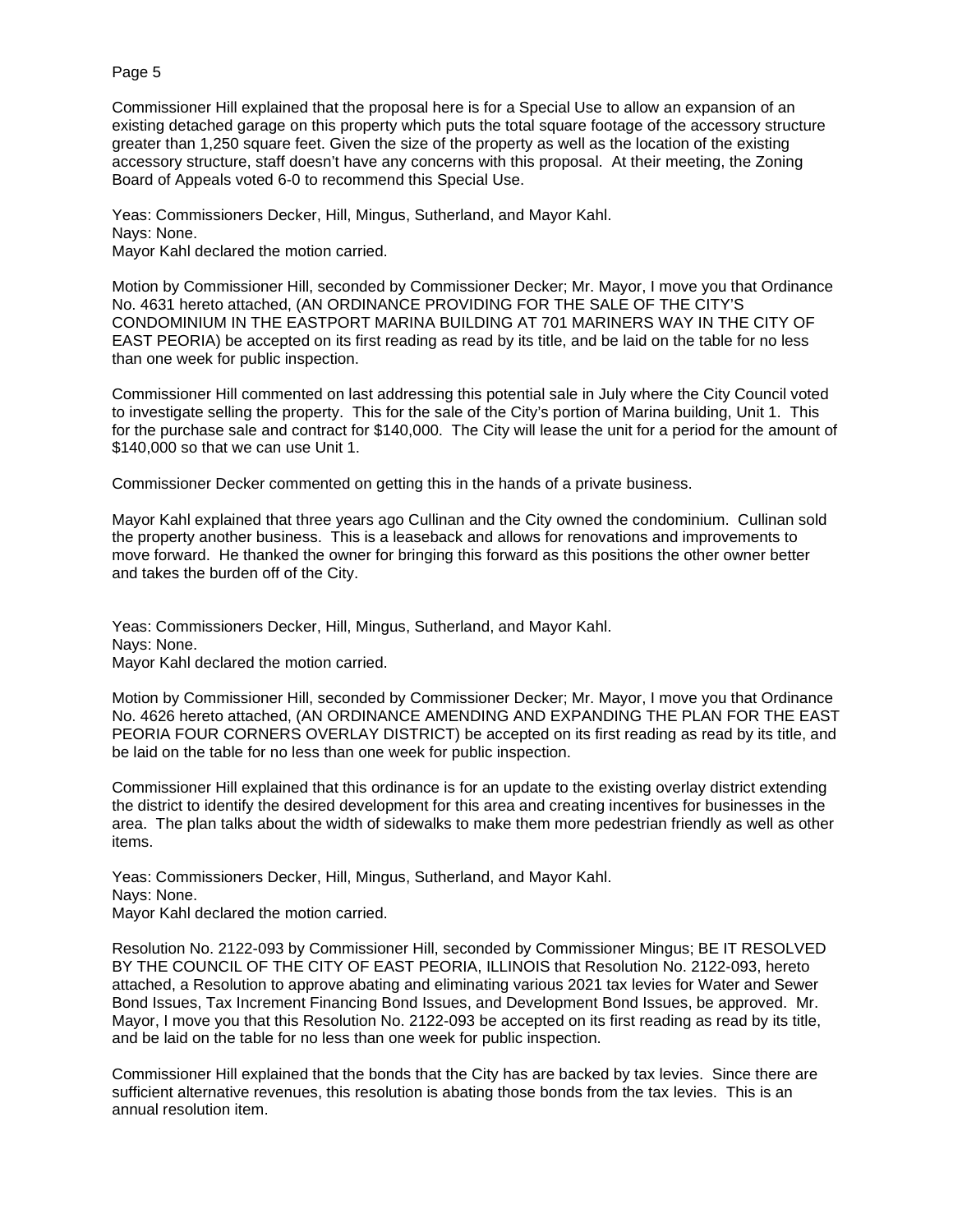Yeas: Commissioners Decker, Hill, Mingus, Sutherland, and Mayor Kahl. Nays: None. Mayor Kahl declared the motion carried.

Resolution No. 2122-092 by Commissioner Mingus, seconded by Commissioner Decker; BE IT RESOLVED BY THE COUNCIL OF THE CITY OF EAST PEORIA, ILLINOIS that Resolution No. 2122- 092, hereto attached, a Resolution approving One-Year Extension of Mower Rental Agreement with Martin Sullivan Inc. for the mowing of City-Owned Properties and Right-of-Ways, be approved. Mr. Mayor, I move you that this Resolution No. 2122-092 be accepted on its first reading as read by its title, and be laid on the table for no less than one week for public inspection.

Commissioner Mingus explained that this is basically an extension of old agreement. This benefits the City greatly in the work of mowing city properties and right-of-ways.

Yeas: Commissioners Decker, Hill, Mingus, Sutherland, and Mayor Kahl. Nays: None. Mayor Kahl declared the motion carried.

Mayor Kahl stated if there was anyone in the audience who wanted to speak on any items not on the agenda to come to the podium state the matter or matters to be discussed. There was no response.

Mayor Kahl then asked for comments from Council.

Commissioner Decker commented on Officer Klyber and thanked those that supported him as he travelled to the rehab facility up North. Commissioner Decker expressed condolences to Commissioner Sutherland on the passing of his mother.

Commissioner Hill expressed well wishes to Officer Klyber as he fights and goes through rehabilitation.

Commissioner Sutherland apologized for the residuals left over on Faulkner Road from the Sewer Main repairs and explained that it is not finished. As soon as weather breaks and manpower is available, Faulkner Road will be remedied. He explained that this has been the first launch at repairing main, and hopefully, several thousand feet will be repaired every year. He does not know if this is the best form of government for the City. He sees that it gives too much power to City Commissioners, and he sees when you remove that power, it stops things that need to be dealt with quickly. He is not used to the government processes that can slow things. He wants to bring up term limits and look at the pros and cons about why people are involved in City government for decades. His water video is soon to be done. He has seen the video that is being done professionally. Commissioner Sutherland is excited to get the video out there to explain how to decipher bills, save money, and ask for help.

Commissioner Mingus congratulated the police and fire department who received the awards tonight. He expressed appreciation for police and fire personnel for their hard work. They take risk going out every day not knowing how things will turn out. He is proud to be the Commissioner over the Fire Department.

Mayor Kahl expressed not only the elected officials, but the community is behind the first responders. He expressed thanks to Jeff and Kim Ackerman and their outstanding staff for their work on the fundraiser for the Klyber family at Potbelly's. He asked for prayers for Officer Klyber as he will need it as he goes through rehabilitation. Officer Klyber has a wonderful family, and he expressed support and prayers for them as well. Mayor Kahl explained that he feels that, at the state and federal level, he feels that there needs to be term limits. He has a different take on local government. Locally, you are not insulated from the public and the public could agree that you are to be held accountable and you should not serve another term. He commented on the money that flows through the state and federal government that plays a key role. He does not see money affecting those at a local level and hope that stays the same. It is up to the citizens of East Peoria, and local elected officials are held accountable at a local level.